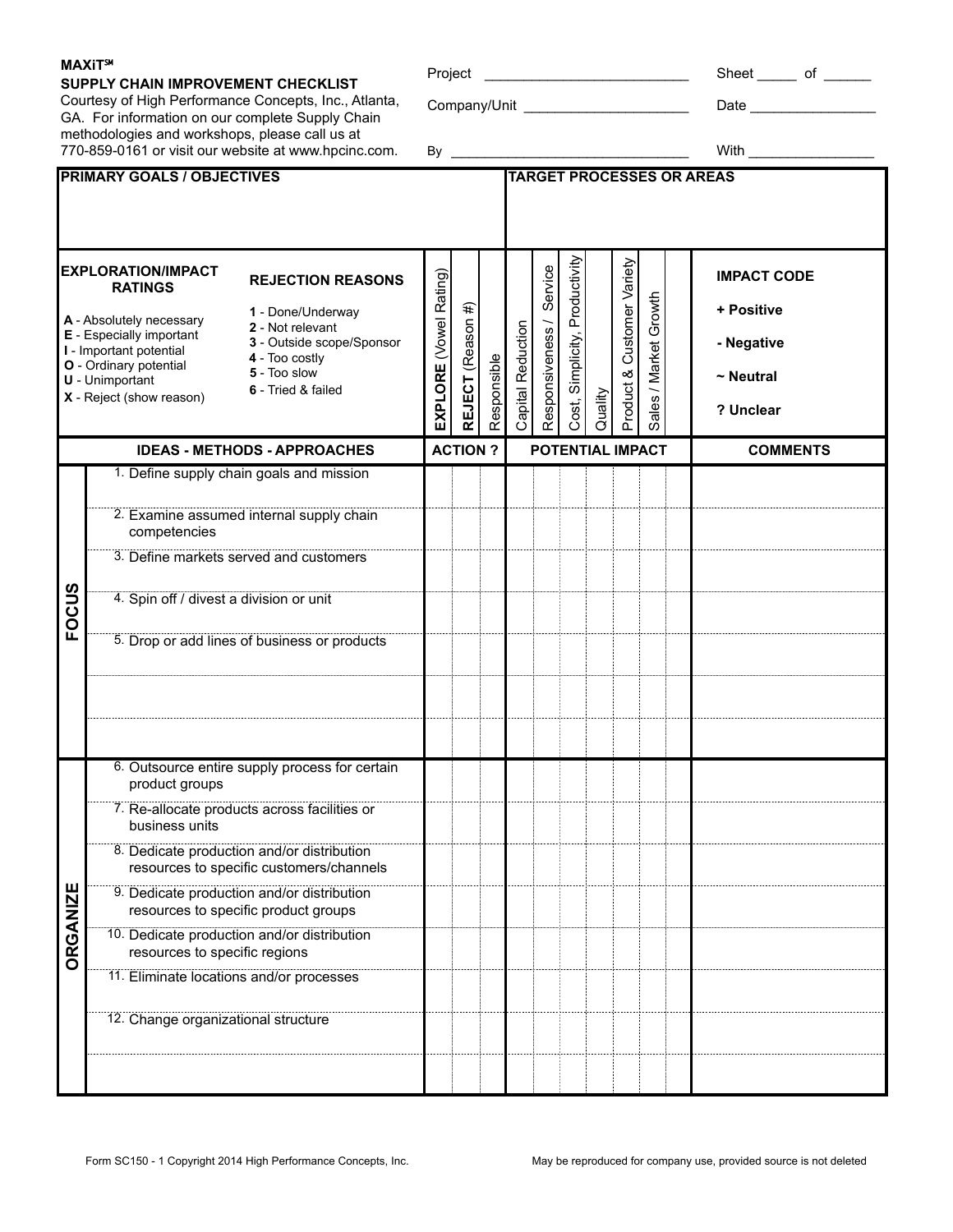**FORECAST & MANAGE DEMAND**

න්

ECAST

FORE

MANAGE

**DEMAND** 

**MOTIVATE**

MOTIVATE

## **SUPPLY CHAIN IMPROVEMENT CHECKLIST**

Courtesy of High Performance Concepts, Inc., Atlanta, GA. For information on our complete Supply Chain methodologies and workshops, please call us at 770-859-0161 or visit our website at www.hpcinc.com.

|  | ı vicul |  |
|--|---------|--|
|  |         |  |
|  |         |  |

Company/Unit \_\_\_\_\_\_\_\_\_\_\_\_\_\_\_\_\_\_\_\_\_ Date \_\_\_\_\_\_\_\_\_\_\_\_\_\_\_\_

| Project | Sheet |  |  |
|---------|-------|--|--|
|         |       |  |  |

 \_\_\_\_\_\_\_\_\_\_\_\_\_\_\_\_\_\_\_\_\_\_\_\_\_\_\_\_\_\_\_\_\_\_ By With \_\_\_\_\_\_\_\_\_\_\_\_\_\_\_\_ **PRIMARY GOALS / OBJECTIVES** Cost, Simplicity, Productivity Cost, Simplicity, Productivity Product & Customer Variety Service Product & Customer Variety Responsiveness / Service **EXPLORATION/IMPACT IMPACT CODE EXPLORE** (Vowel Rating) EXPLORE (Vowel Rating) **REJECTION REASONS RATINGS** Sales / Market Growth Sales / Market Growth #) **+ Positive REJECT** (Reason #) **1** - Done/Underway  **A** - Absolutely necessary Responsiveness / REJECT (Reason Reduction **2** - Not relevant Capital Reduction  **E** - Especially important **3** - Outside scope/Sponsor **- Negative I** - Important potential **4** - Too costly Responsible Responsible  **O** - Ordinary potential **5** - Too slow **~ Neutral U** - Unimportant **6** - Tried & failed Capital I Quality  **X** - Reject (show reason) **? Unclear IDEAS - METHODS - APPROACHES ACTION ? POTENTIAL IMPACT COMMENTS** 13. Reassign roles for departments, managers, and/or personnel 14. Enhance skill base 15. Define performance measures & rewards 16. Begin / stop / improve forecasting 17. Outsource / insource order processing 18. Centralize / decentralize order processing 19. Organize order processing around customers or product groups 20. Increase use of electronic commerce with customers (EDI, EFT, Internet, etc.)

21. Increase schedule sharing with customers

22. Improve systems or integrate w/ customers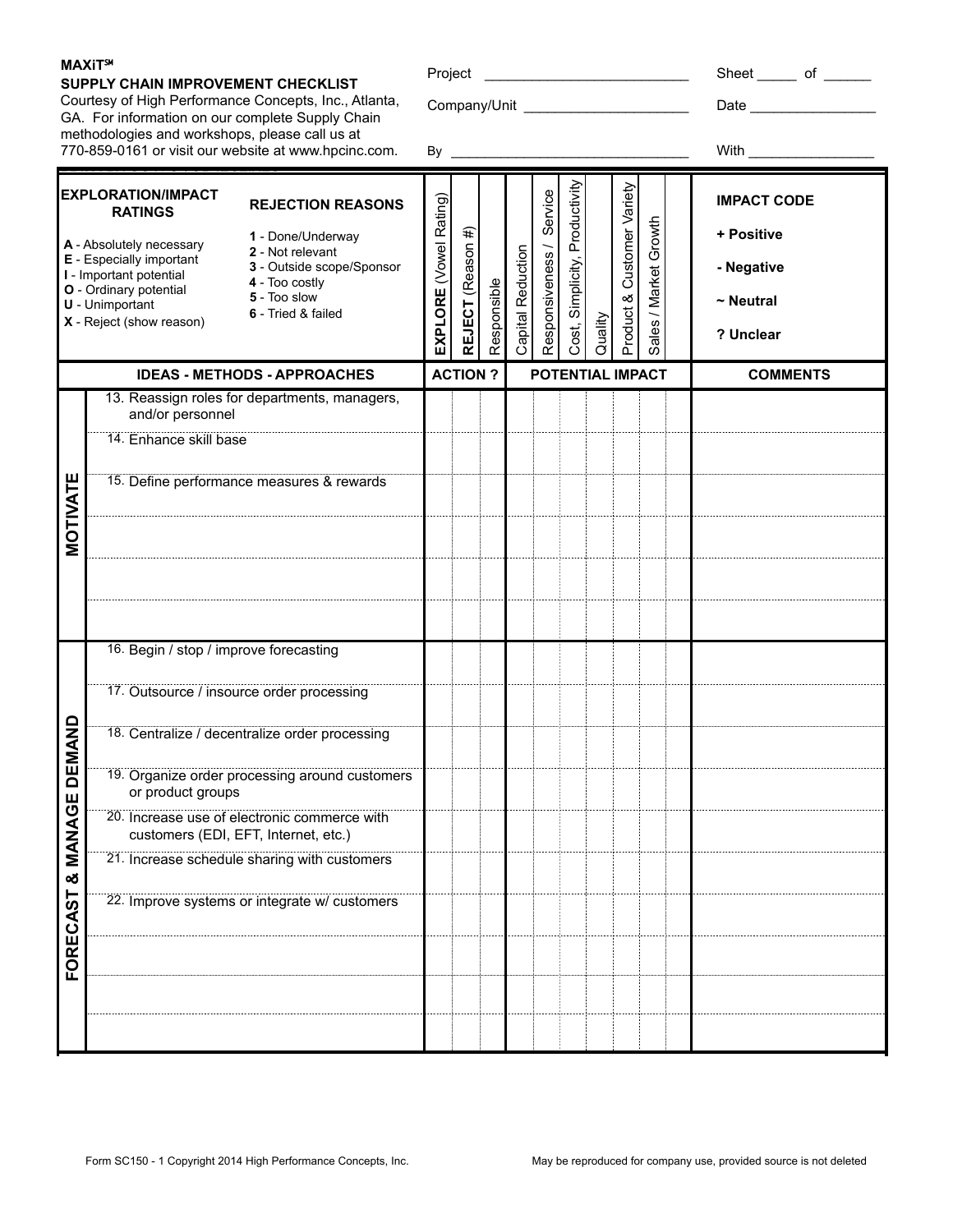## **SUPPLY CHAIN IMPROVEMENT CHECKLIST**

Courtesy of High Performance Concepts, Inc., Atlanta, GA. For information on our complete Supply Chain methodologies and workshops, please call us at 770-859-0161 or visit our website at www.hpcinc.com.

Project \_\_\_\_\_\_\_\_\_\_\_\_\_\_\_\_\_\_\_\_\_\_\_\_\_\_ Sheet \_\_\_\_\_ of \_\_\_\_\_\_

Company/Unit \_\_\_\_\_\_\_\_\_\_\_\_\_\_\_\_\_\_\_\_\_ Date \_\_\_\_\_\_\_\_\_\_\_\_\_\_\_\_

| - | <b>MARIEL</b><br>. |  |
|---|--------------------|--|
|   |                    |  |

|                 | <b>EXPLORATION/IMPACT</b><br><b>REJECTION REASONS</b><br><b>RATINGS</b>                              |                        |                   |             |                   | Service          | Productivity      |         | Customer Variety |                       | <b>IMPACT CODE</b> |
|-----------------|------------------------------------------------------------------------------------------------------|------------------------|-------------------|-------------|-------------------|------------------|-------------------|---------|------------------|-----------------------|--------------------|
|                 | 1 - Done/Underway<br>A - Absolutely necessary                                                        |                        |                   |             |                   |                  |                   |         |                  |                       | + Positive         |
|                 | 2 - Not relevant<br>E - Especially important<br>3 - Outside scope/Sponsor<br>I - Important potential |                        |                   |             |                   |                  |                   |         |                  |                       | - Negative         |
|                 | 4 - Too costly<br>O - Ordinary potential<br>5 - Too slow<br><b>U</b> - Unimportant                   |                        |                   |             |                   |                  |                   |         |                  |                       | $\sim$ Neutral     |
|                 | 6 - Tried & failed<br>X - Reject (show reason)                                                       | EXPLORE (Vowel Rating) | REJECT (Reason #) | Responsible | Capital Reduction | Responsiveness / | Cost, Simplicity, | Quality | Product &        | Sales / Market Growth | ? Unclear          |
|                 | <b>IDEAS - METHODS - APPROACHES</b>                                                                  |                        | <b>ACTION?</b>    |             |                   |                  | POTENTIAL IMPACT  |         |                  |                       | <b>COMMENTS</b>    |
|                 | 23. Centralize planning & scheduling                                                                 |                        |                   |             |                   |                  |                   |         |                  |                       |                    |
|                 | 24. Schedule by facility, product group or customer                                                  |                        |                   |             |                   |                  |                   |         |                  |                       |                    |
| <b>SCHEDULE</b> | 25. Schedule sharing among facilities and with<br>suppliers                                          |                        |                   |             |                   |                  |                   |         |                  |                       |                    |
| න්              | 26. Change scheduling priorities and decision<br>rules                                               |                        |                   |             |                   |                  |                   |         |                  |                       |                    |
| <b>PLAN</b>     | 27. Improve planning and scheduling systems                                                          |                        |                   |             |                   |                  |                   |         |                  |                       |                    |
|                 | 28. Outsource / insource purchase order                                                              |                        |                   |             |                   |                  |                   |         |                  |                       |                    |
|                 | processing                                                                                           |                        |                   |             |                   |                  |                   |         |                  |                       |                    |
|                 | 29. Implement pool purchasing with customers &<br>suppliers                                          |                        |                   |             |                   |                  |                   |         |                  |                       |                    |
|                 | 30. Centralize purchasing for common items                                                           |                        |                   |             |                   |                  |                   |         |                  |                       |                    |
|                 | 31. Decentralize purchasing for unique items                                                         |                        |                   |             |                   |                  |                   |         |                  |                       |                    |
|                 | 32. Implement vendor managed procurement                                                             |                        |                   |             |                   |                  |                   |         |                  |                       |                    |
|                 | 33. Examine priorities of cost vs. quality vs.<br>service for purchased materials                    |                        |                   |             |                   |                  |                   |         |                  |                       |                    |
| PROCURE         | 34. Reduce / enlarge / improve supplier base                                                         |                        |                   |             |                   |                  |                   |         |                  |                       |                    |
|                 | 35. Develop new suppliers (help them add needed<br>capabilities)                                     |                        |                   |             |                   |                  |                   |         |                  |                       |                    |
|                 | 36. Improve systems / integrate with suppliers                                                       |                        |                   |             |                   |                  |                   |         |                  |                       |                    |
|                 | 37. Increase schedule sharing with suppliers                                                         |                        |                   |             |                   |                  |                   |         |                  |                       |                    |
|                 | 38. Use electronic routing and approvals                                                             |                        |                   |             |                   |                  |                   |         |                  |                       |                    |
|                 | 39. Increase use of electronic commerce with<br>suppliers (EDI, EFT, Internet, etc.)                 |                        |                   |             |                   |                  |                   |         |                  |                       |                    |

Form SC150 - 1 Copyright 2014 High Performance Concepts, Inc. May be reproduced for company use, provided source is not deleted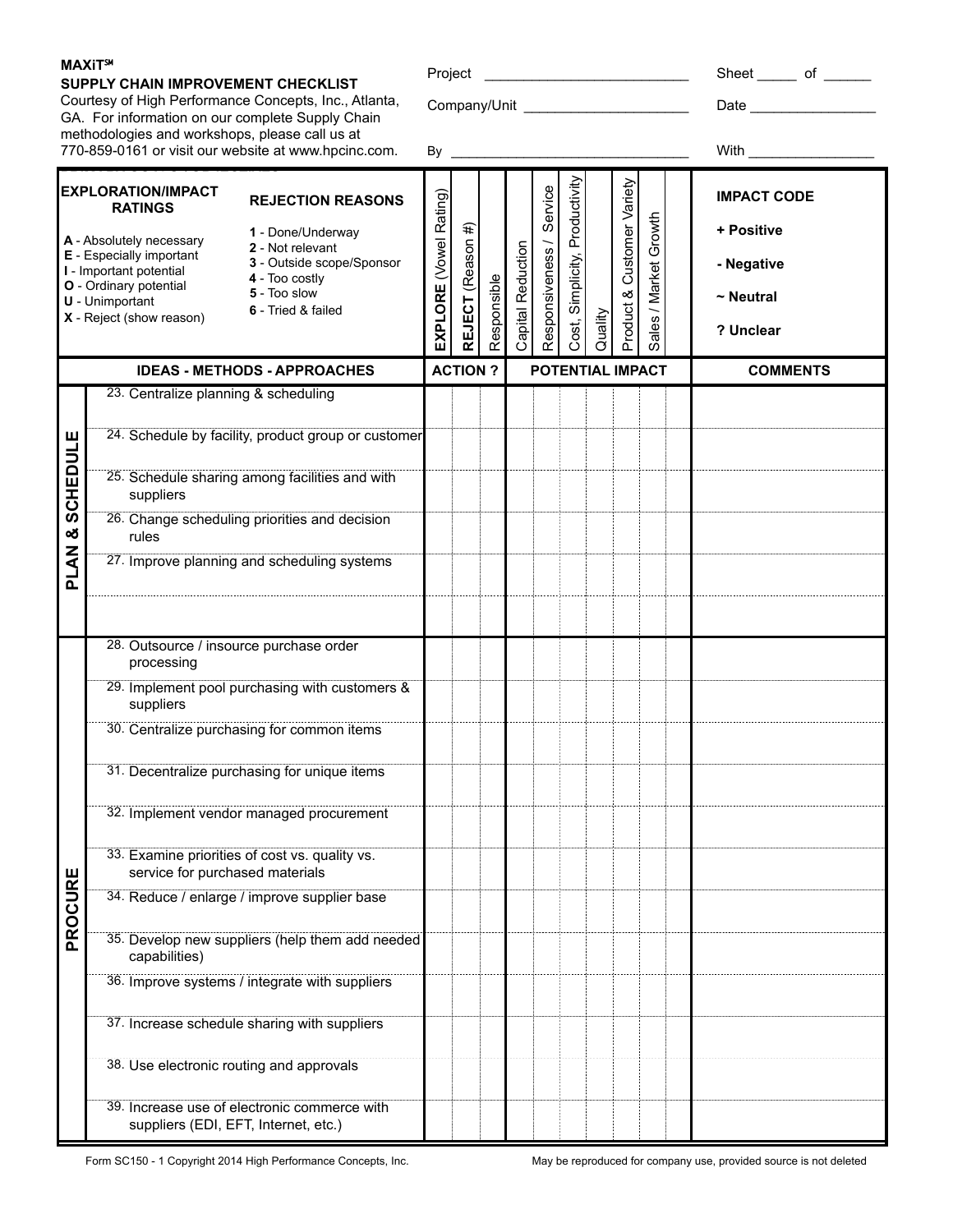## **SUPPLY CHAIN IMPROVEMENT CHECKLIST**

Courtesy of High Performance Concepts, Inc., Atlanta, GA. For information on our complete Supply Chain methodologies and workshops, please call us at 770-859-0161 or visit our website at www.hpcinc.com.

Project \_\_\_\_\_\_\_\_\_\_\_\_\_\_\_\_\_\_\_\_\_\_\_\_\_\_ Sheet \_\_\_\_\_ of \_\_\_\_\_\_

Company/Unit \_\_\_\_\_\_\_\_\_\_\_\_\_\_\_\_\_\_\_\_\_ Date \_\_\_\_\_\_\_\_\_\_\_\_\_\_\_\_

|                     | 770-859-0161 or visit our website at www.hpcinc.com.                                                                                                                                                                                                                                                                                                                     | By                     |                   |             |                   |                             |                                   |         |                            |                       | With                                                                          |
|---------------------|--------------------------------------------------------------------------------------------------------------------------------------------------------------------------------------------------------------------------------------------------------------------------------------------------------------------------------------------------------------------------|------------------------|-------------------|-------------|-------------------|-----------------------------|-----------------------------------|---------|----------------------------|-----------------------|-------------------------------------------------------------------------------|
|                     | <b>EXPLORATION/IMPACT</b><br><b>REJECTION REASONS</b><br><b>RATINGS</b><br>1 - Done/Underway<br>A - Absolutely necessary<br>2 - Not relevant<br>E - Especially important<br>3 - Outside scope/Sponsor<br>I - Important potential<br>4 - Too costly<br>O - Ordinary potential<br>5 - Too slow<br><b>U</b> - Unimportant<br>6 - Tried & failed<br>X - Reject (show reason) | EXPLORE (Vowel Rating) | REJECT (Reason #) | Responsible | Capital Reduction | Service<br>Responsiveness / | Productivity<br>Cost, Simplicity, | Quality | Product & Customer Variety | Sales / Market Growth | <b>IMPACT CODE</b><br>+ Positive<br>- Negative<br>$\sim$ Neutral<br>? Unclear |
|                     | <b>IDEAS - METHODS - APPROACHES</b>                                                                                                                                                                                                                                                                                                                                      |                        | <b>ACTION?</b>    |             |                   |                             |                                   |         |                            | POTENTIAL IMPACT      | <b>COMMENTS</b>                                                               |
|                     | 40. Outsource warehousing                                                                                                                                                                                                                                                                                                                                                |                        |                   |             |                   |                             |                                   |         |                            |                       |                                                                               |
|                     | 41. Centralize / decentralize warehousing                                                                                                                                                                                                                                                                                                                                |                        |                   |             |                   |                             |                                   |         |                            |                       |                                                                               |
| INVENTORY<br>MANAGE | 42. Implement customer managed inventory                                                                                                                                                                                                                                                                                                                                 |                        |                   |             |                   |                             |                                   |         |                            |                       |                                                                               |
|                     | 43. Implement supplier managed inventory                                                                                                                                                                                                                                                                                                                                 |                        |                   |             |                   |                             |                                   |         |                            |                       |                                                                               |
|                     | 44. Implement supplier ownership of inventory<br>until point of consumption                                                                                                                                                                                                                                                                                              |                        |                   |             |                   |                             |                                   |         |                            |                       |                                                                               |
|                     | 45. Just-In-Time with suppliers and among internal<br>operations                                                                                                                                                                                                                                                                                                         |                        |                   |             |                   |                             |                                   |         |                            |                       |                                                                               |
|                     | 46. Expand / reduce / relocate warehouse space                                                                                                                                                                                                                                                                                                                           |                        |                   |             |                   |                             |                                   |         |                            |                       |                                                                               |
|                     | 47. Redesign warehouse space                                                                                                                                                                                                                                                                                                                                             |                        |                   |             |                   |                             |                                   |         |                            |                       |                                                                               |
|                     | 48. Modernize storage and material handling<br>equipment                                                                                                                                                                                                                                                                                                                 |                        |                   |             |                   |                             |                                   |         |                            |                       |                                                                               |
|                     | 49. Implement bar coding & automatic data<br>collection                                                                                                                                                                                                                                                                                                                  |                        |                   |             |                   |                             |                                   |         |                            |                       |                                                                               |
|                     | 50. Improve inventory & warehouse management<br>systems / integrate across facilities                                                                                                                                                                                                                                                                                    |                        |                   |             |                   |                             |                                   |         |                            |                       |                                                                               |
|                     |                                                                                                                                                                                                                                                                                                                                                                          |                        |                   |             |                   |                             |                                   |         |                            |                       |                                                                               |
|                     | 51. Outsource inbound transport and management<br>to suppliers or 3rd party                                                                                                                                                                                                                                                                                              |                        |                   |             |                   |                             |                                   |         |                            |                       |                                                                               |
|                     | 52. Integrate with outbound logistics to reduce<br>"dead heading"                                                                                                                                                                                                                                                                                                        |                        |                   |             |                   |                             |                                   |         |                            |                       |                                                                               |
|                     | 53. Centralize / decentralize inbound logistics                                                                                                                                                                                                                                                                                                                          |                        |                   |             |                   |                             |                                   |         |                            |                       |                                                                               |
| INBOUND LOGISTICS   | 54. Redesign inbound delivery trucks, containers<br>& equipment                                                                                                                                                                                                                                                                                                          |                        |                   |             |                   |                             |                                   |         |                            |                       |                                                                               |
|                     | 55. Redesign the receiving facility                                                                                                                                                                                                                                                                                                                                      |                        |                   |             |                   |                             |                                   |         |                            |                       |                                                                               |
|                     | 56. Improve inbound tracking and planning<br>systems                                                                                                                                                                                                                                                                                                                     |                        |                   |             |                   |                             |                                   |         |                            |                       |                                                                               |
|                     | 57. Change transportation modes<br>(ground, air, etc.)                                                                                                                                                                                                                                                                                                                   |                        |                   |             |                   |                             |                                   |         |                            |                       |                                                                               |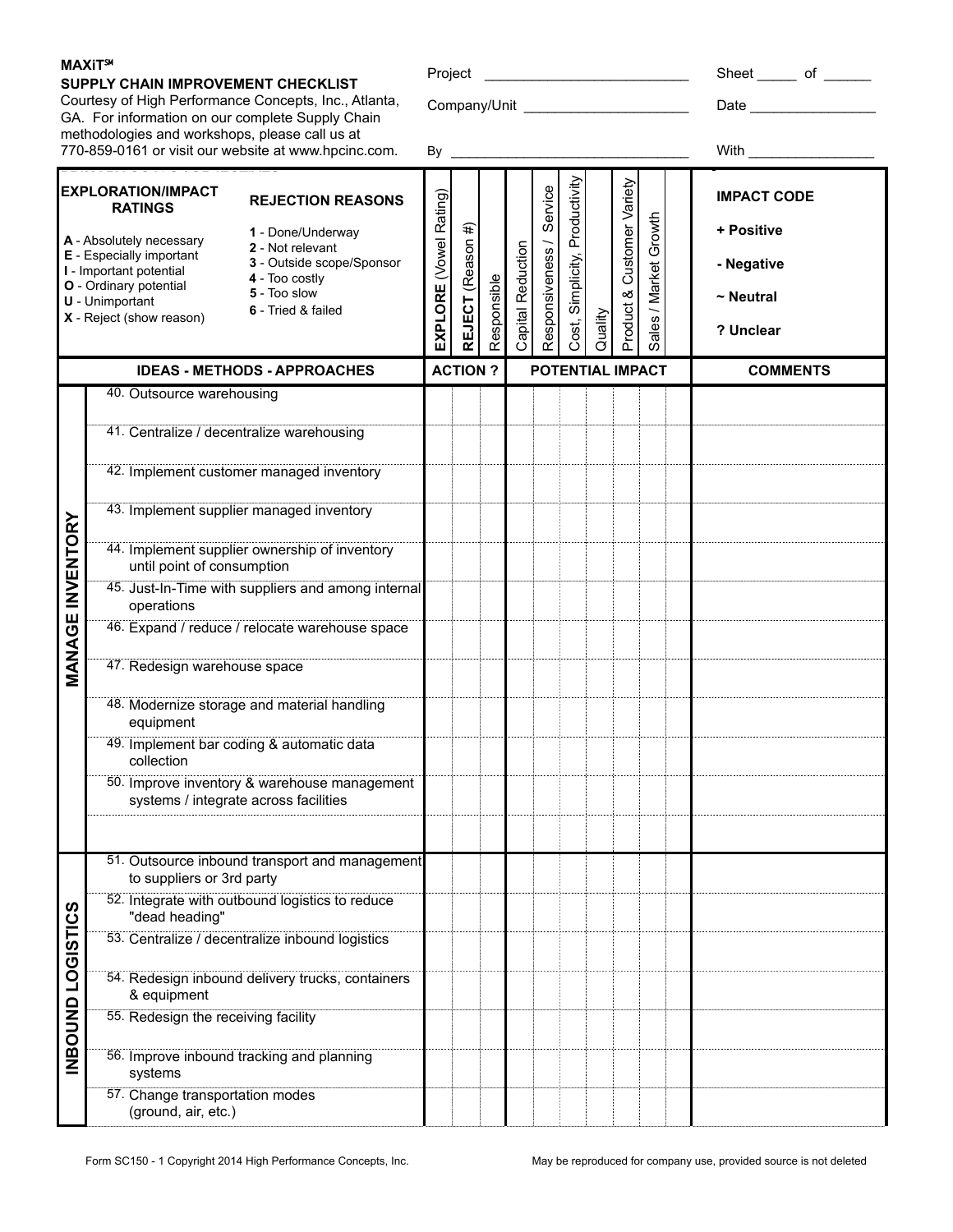#### **SUPPLY CHAIN IMPROVEMENT CHECKLIST**

Courtesy of High Performance Concepts, Inc., Atlanta, GA. For information on our complete Supply Chain methodologies and workshops, please call us at 770-859-0161 or visit our website at www.hpcinc.com.

**PRIMA 58.** Consolidate / decentralize manufacturing

| Project |                                      |  |  | Sheet of            |  |
|---------|--------------------------------------|--|--|---------------------|--|
|         | Company/Unit _______________________ |  |  | Date ______________ |  |
| Bv      |                                      |  |  | With                |  |
|         |                                      |  |  |                     |  |
|         |                                      |  |  |                     |  |

|         | facilities                                                                      |  |  |  |  |
|---------|---------------------------------------------------------------------------------|--|--|--|--|
| PRODUCE | 59. Organize manufacturing around products,<br>customers or geography           |  |  |  |  |
|         | 60. Bring component manufacturing and/or<br>assembly in house                   |  |  |  |  |
|         | 61. Push component manufacturing and/or<br>assembly onto suppliers (outsource)  |  |  |  |  |
|         | 62. Postpone final configuration of product                                     |  |  |  |  |
|         | 63. Move final assembly / packaging to distribution<br>centers or customer site |  |  |  |  |
|         | 64. Transfer assembly / packaging tasks to<br>customer or distributor personnel |  |  |  |  |
|         | 65. Implement JIT & smaller production lots                                     |  |  |  |  |
|         | 66. Initiate or expand a set-up / changeover<br>reduction program               |  |  |  |  |
|         | 67. Improve visibility of production status                                     |  |  |  |  |
|         |                                                                                 |  |  |  |  |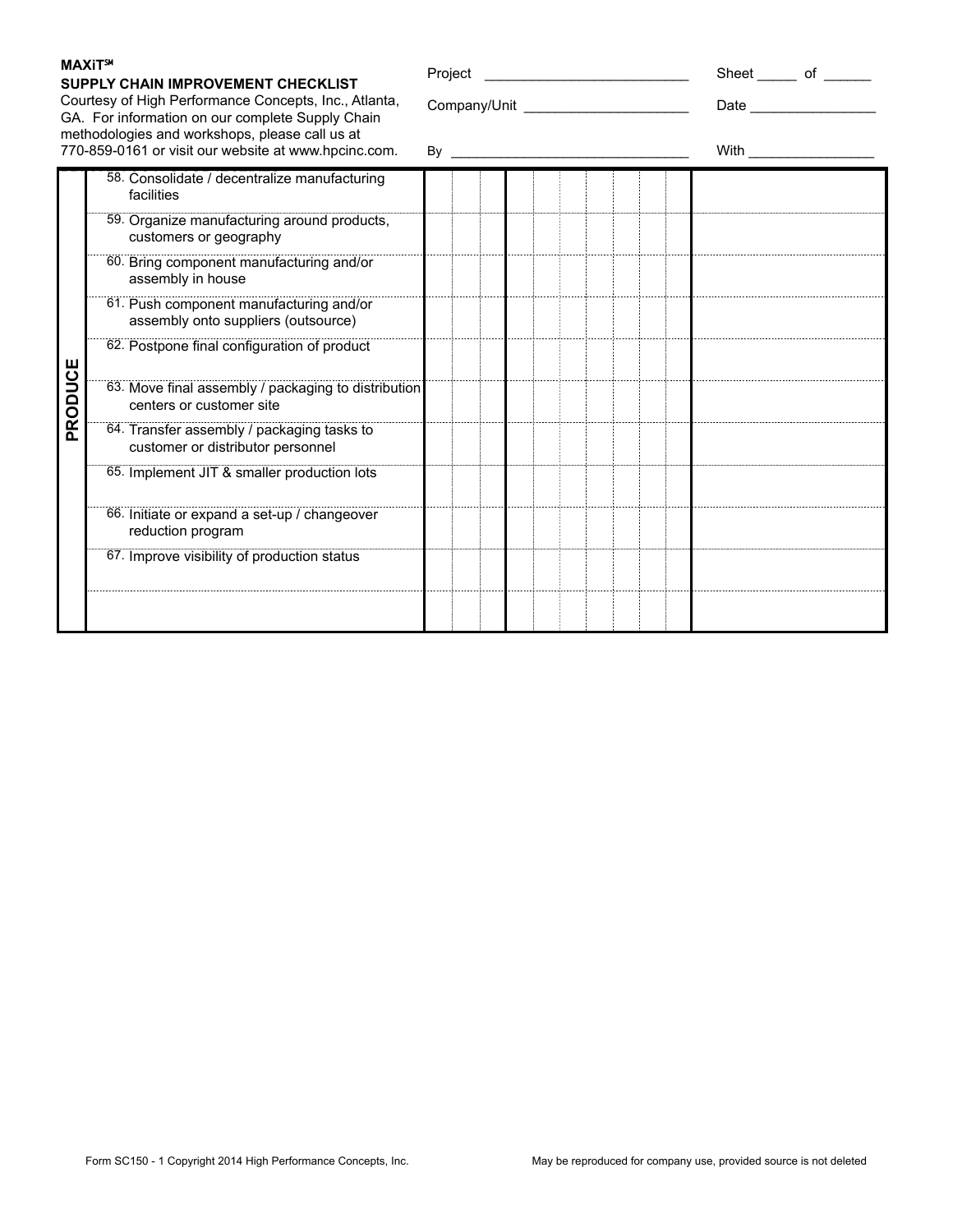### **SUPPLY CHAIN IMPROVEMENT CHECKLIST**

**PRIMA BRIMARY 68. Outsource shipping** 

Courtesy of High Performance Concepts, Inc., Atlanta, GA. For information on our complete Supply Chain methodologies and workshops, please call us at 770-859-0161 or visit our website at www.hpcinc.com.

| By |  |         |  |  |  |  |  |  | With |  |                        |
|----|--|---------|--|--|--|--|--|--|------|--|------------------------|
|    |  |         |  |  |  |  |  |  |      |  |                        |
|    |  |         |  |  |  |  |  |  |      |  |                        |
|    |  |         |  |  |  |  |  |  |      |  |                        |
|    |  | Project |  |  |  |  |  |  |      |  | Sheet ______ of ______ |

|                   | 69. Redesign distribution network<br>(consolidate/decentralize/relocate facilities) |  |
|-------------------|-------------------------------------------------------------------------------------|--|
|                   | 70. Move closer to customers and/or suppliers                                       |  |
|                   | 71. Perform all inbound logistics for key customers                                 |  |
| <b>DISTRIBUTE</b> | 72. Combine distribution with inbound logistics to<br>reduce "dead heading"         |  |
|                   | 73. Implement cross docking                                                         |  |
|                   | 74. Use direct shipments / drop shipments                                           |  |
|                   | 75. Redesign outbound shipping vehicles,<br>containers & equipment                  |  |
|                   | 76. Improve outbound tracking and planning<br>systems                               |  |
|                   |                                                                                     |  |
|                   | 77. Outsource delivery                                                              |  |
|                   | 78. Restructure delivery routes and assignments                                     |  |
|                   | 79. Combine / decouple delivery and<br>merchandising                                |  |
|                   | 80. Combine / decouple delivery with invoicing and<br>collections                   |  |
|                   | 81. Combine / decouple delivery with sales and<br>order processing                  |  |
|                   | 82. Assume responsibility for stocking customer<br>displays or production lines     |  |
| <b>DELIVER</b>    | 83. Increase role in managing customer<br>inventories                               |  |
|                   | 84. Increase / decrease use of consignment                                          |  |
|                   | 85. Change delivery time windows for customers                                      |  |
|                   | 86. Change delivery frequencies                                                     |  |
|                   | 87. Increase mobile computing / data entry                                          |  |
|                   | 88. Locate facilities near customers                                                |  |
|                   |                                                                                     |  |
|                   |                                                                                     |  |